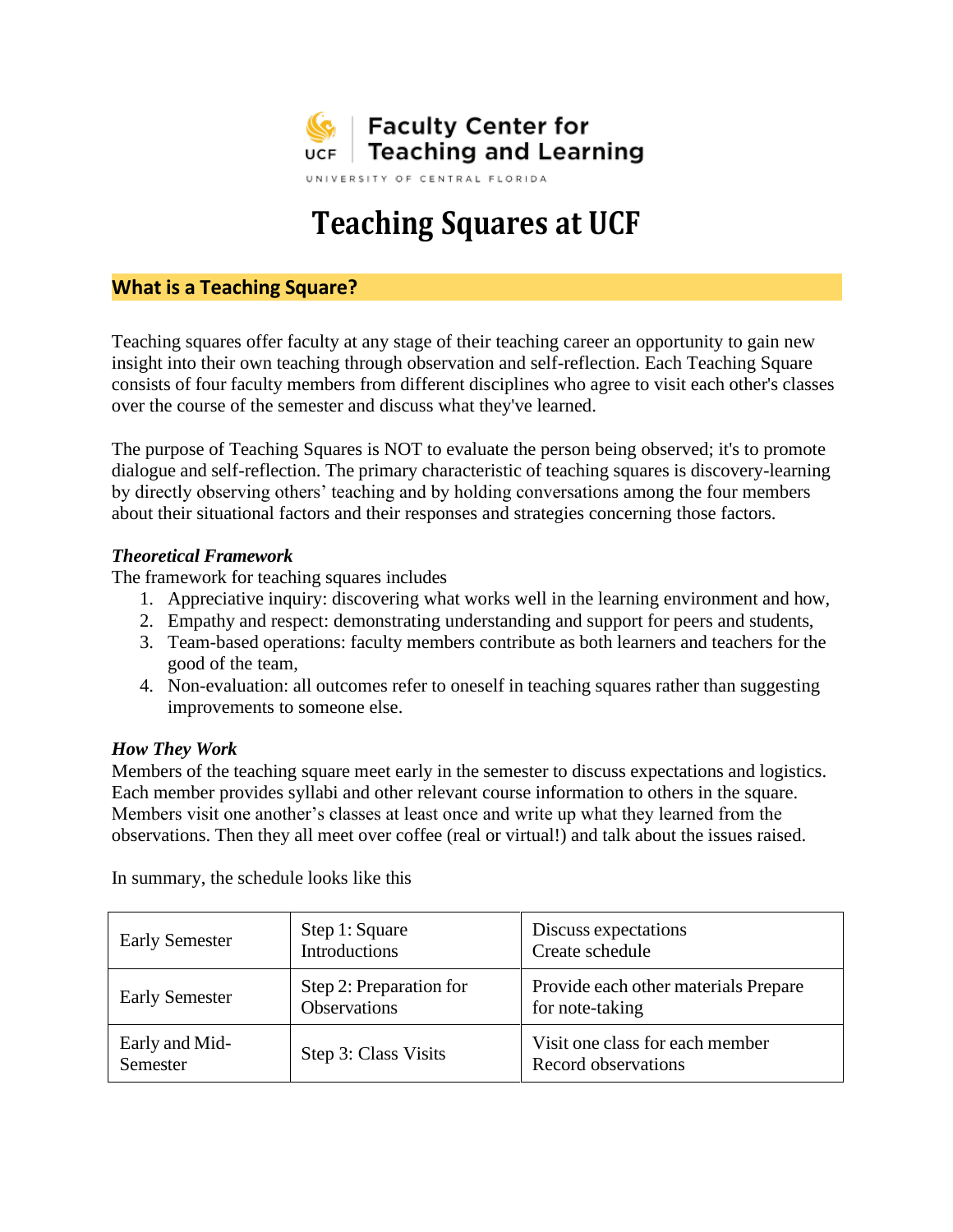| Late Semester | Step 4: Final Meeting | Review observations<br>Write reflection<br>Meet together to discuss |
|---------------|-----------------------|---------------------------------------------------------------------|
|---------------|-----------------------|---------------------------------------------------------------------|

## **Step 1: Square Introductory Meeting**

Schedule a meeting with all members of the square to create the visitation schedule. Here are logistics to consider in the first meeting, along with tables to help you with organization if you wish.

*What do each of the members hope to get from the Teaching Square?* Square members may come with specific issues about which they are interested in learning. Knowing those from the beginning can help you structure your experience in the way that's most effective for the group. They may also make a difference in which of each other's classes you choose to observe. Thus, you'll likely want to start your discussion with hearing why your colleagues chose to participate in a Teaching Square.

|                                            | Name | Goals |
|--------------------------------------------|------|-------|
| What do I hope to gain from<br>the Square? |      |       |
| Partner #1 Goals                           |      |       |
| Partner #2 Goals                           |      |       |
| Partner #3 Goals                           |      |       |

*When should visits occur?* Don't assume that a class in which you have a lot of student-centered work is a bad time to visit. In fact, if you have an especially successful student activity, that could be a great time for a colleague to observe. Remember, some people may actually be quite interested in learning about alternatives to lecturing. At the same time, if interactive lecturing in a large class is a strength of yours, that could also be a great time for a visit.

|            | Name | I visit class, day/time | When I'm visited,<br>day/time |
|------------|------|-------------------------|-------------------------------|
| Partner #1 |      |                         |                               |
| Partner #2 |      |                         |                               |
| Partner#3  |      |                         |                               |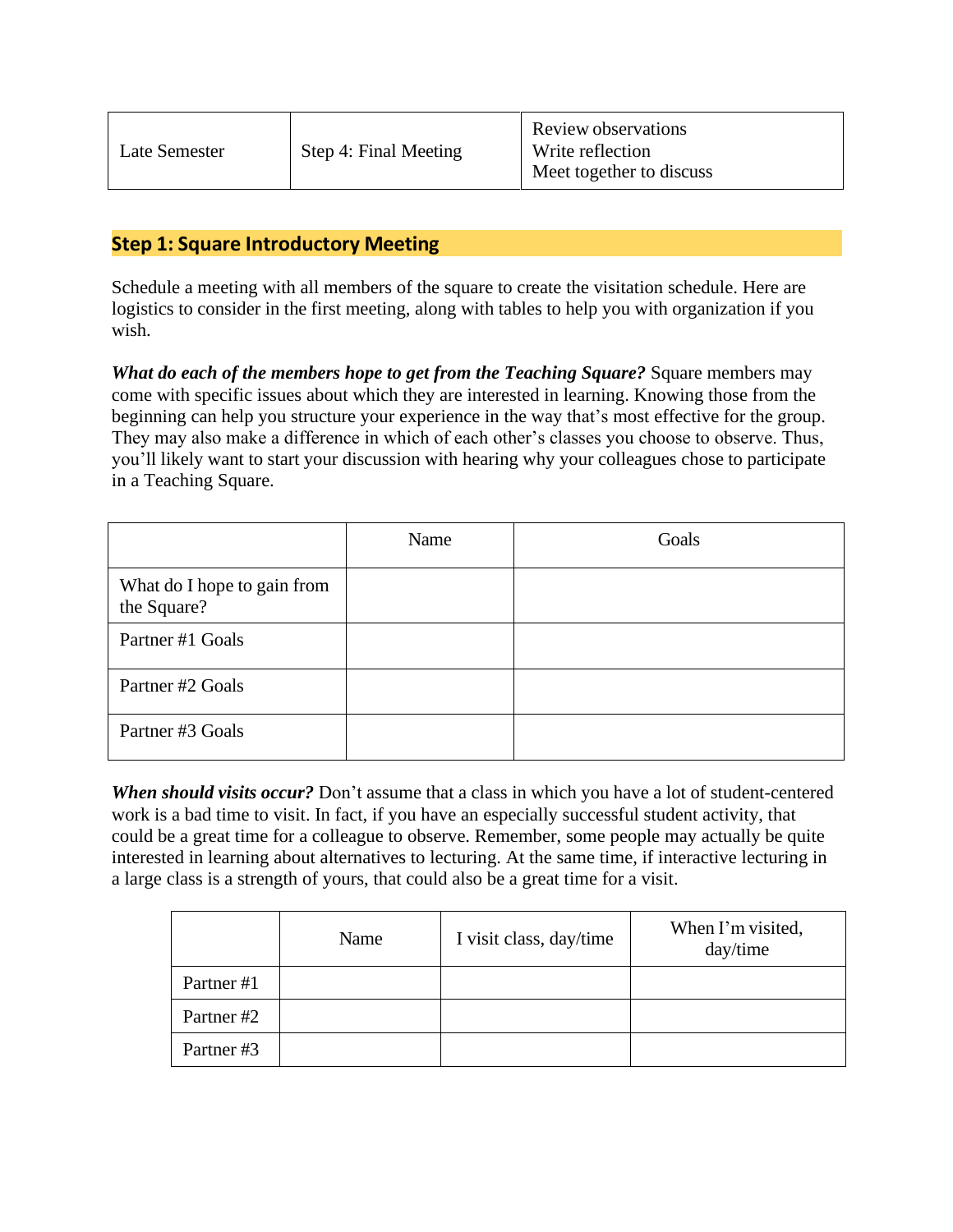*How long should the observer stay?* It's best to observe an entire class period. First, that lets you see potentially important opening and closing activities, but also because it can be disruptive to the class if you arrive late or leave early, unless you leave at a break between activities. If it's not possible to stay for the entire time, discuss with your colleague what would be a good point to arrive or depart.

*When should you have the post-observation meeting?* Toward the end of the semester meet with your Square members either remotely or in-person to share your reflections and any next steps for your teaching or your classes.

## **Step 2: Preparation for Observations**

After you've arranged logistics for the term, it's time to prepare for the observations. This requires forethought on the part of both the observer and the person being observed.

When it comes to being observed, you'll need to think about:

*What information should be provided ahead of time to the observer?* It's helpful to have context when one is observing. You can exchange syllabi, provide copies of relevant course assignments. You might also provide information about the course itself (is it a required course in the major? major elective? general education course?) What are the prerequisites? Do students from a variety of majors take the course? And so on.

*What should I tell my students about the observer(s)?* Alert students in advance about the number of different faculty members who will attend on three different class sessions. Then, introduce the visitor(s) to the class on the day they attend.

For those doing the observing, you'll want to prepare for your observations. You'll want to think through:

*Is there a specific lens through which I want to focus my observations?* Going into observations with specific questions in mind can help you focus your attention. Some examples of lenses you might employ, though the list is by no means exhaustive, are listed in the table below.

| Lens          | Questions to Ask                                                         |
|---------------|--------------------------------------------------------------------------|
| Course Design | • To what extent do I summarize central points clearly and<br>regularly? |
| Motivation    | • How do I arouse curiosity in students?                                 |
|               | • How do I keep students engaged?                                        |
|               | • How do I leave students wanting to know more?                          |
|               | • How do I show students I am interested in them as learners?            |
|               | • To what extent do I give some space to students to set the             |
|               | agenda?                                                                  |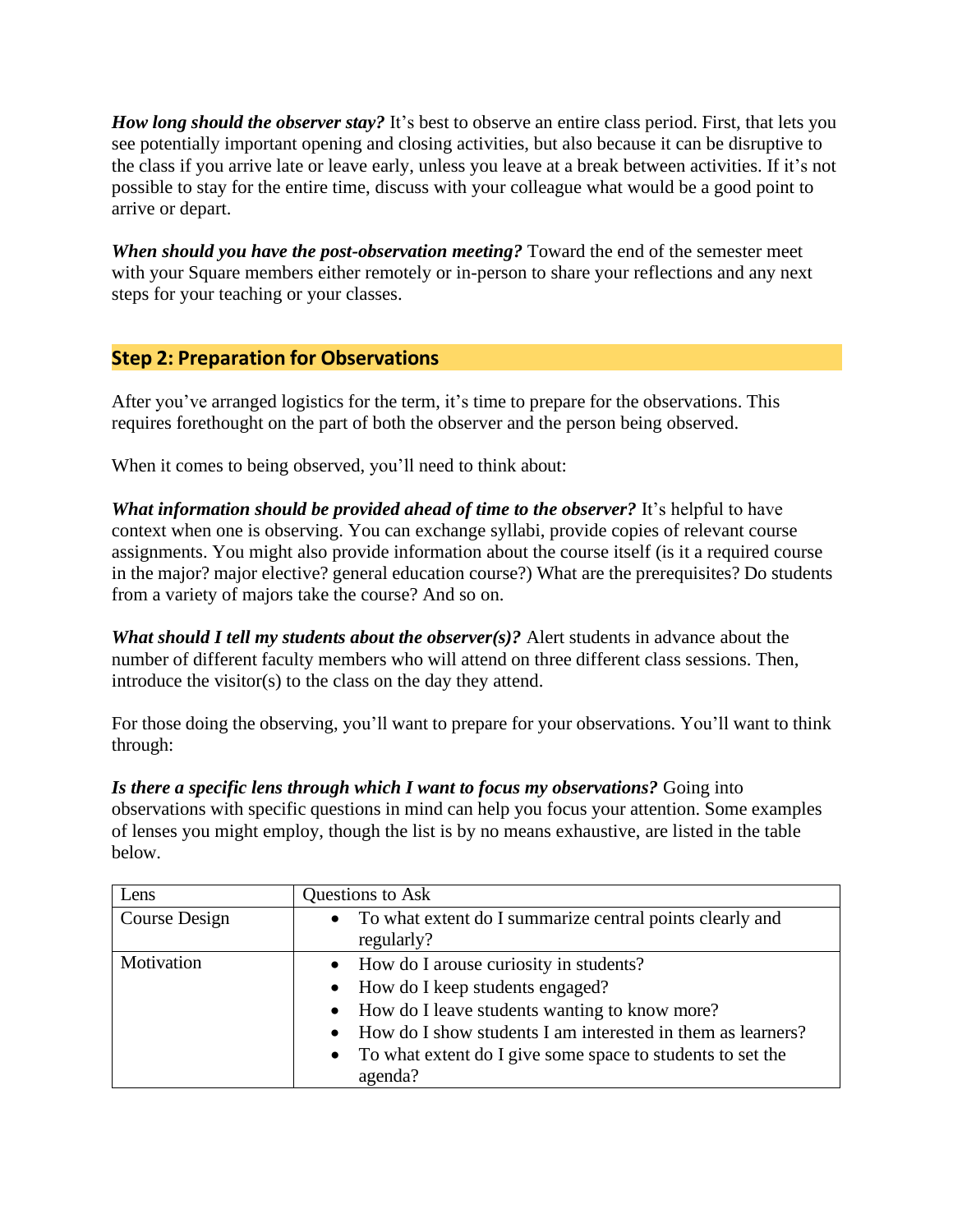| Assessment                 | How do I assess what my students already know?                              |
|----------------------------|-----------------------------------------------------------------------------|
|                            | How clearly tied are my assessments to student learning                     |
|                            | objectives?                                                                 |
|                            | How do I ensure that students perceive I am aware of issues of<br>$\bullet$ |
|                            | justice and fairness in my grading?                                         |
| <b>Teaching Strategies</b> | Is there variety in how I deliver material?                                 |
|                            | Do I model different ways of learning?                                      |
|                            | How effectively do I handle small group work?                               |
|                            | Do my questions stimulate meaningful discussion?                            |
|                            | How current and relevant are my examples?<br>$\bullet$                      |
| <b>Class Climate</b>       | How knowledgeable am I about classroom demographics?                        |
|                            | How do I adjust to differences among students?                              |
|                            | How inclusive is my teaching practice?                                      |
|                            | How do I make the environment of the class warm and                         |
|                            | welcoming?                                                                  |
|                            | Do my students feel respected?                                              |

*Is there an organizing framework I should use for my notes?* Many ethnographic researchers find it useful to divide observational notes into descriptions and reflections. You might consider setting up an organizing framework that facilitates this for you, and thereby prepares you for the final discussion with your colleagues. Descriptions would include who, what, where, when, and how of class happenings. Reflections would answer questions about how relevant this is to your own teaching, what pedagogies and strategies were used, how this differs from your own teaching, what assumptions you bring, and how the activities make you feel. Here's an example of how that might go.

| Time  | Description                                    | Reflection                              |
|-------|------------------------------------------------|-----------------------------------------|
| 11:30 | RT greets students as they arrive. One S       | Having the agenda posted seems like     |
|       | asks question about homework. RT says          | it is organized. I like that RT waited  |
|       | she will address that with entire class. First | to answer the student question until    |
|       | PowerPoint slide shows agenda for class        | the entire class was present. How       |
|       | session                                        | does one decide when that is best?      |
| 11:35 | RT pulls up a poll and asks students to        | Ss seem to know this is coming. This    |
|       | respond to questions about the reading. She    | must be a regular thing. It's           |
|       | collects answers and addresses each            | interesting to let the students suggest |
|       | individually, asking students to support       | a question. That means typing it in     |
|       | answers. Invites students to suggest a bonus   | on the spot. Is that a good use of      |
|       | question. One student speaks up                | time? But students seem to like the     |
|       | immediately and others laugh.                  | interaction.                            |
| 11:45 |                                                |                                         |
|       |                                                |                                         |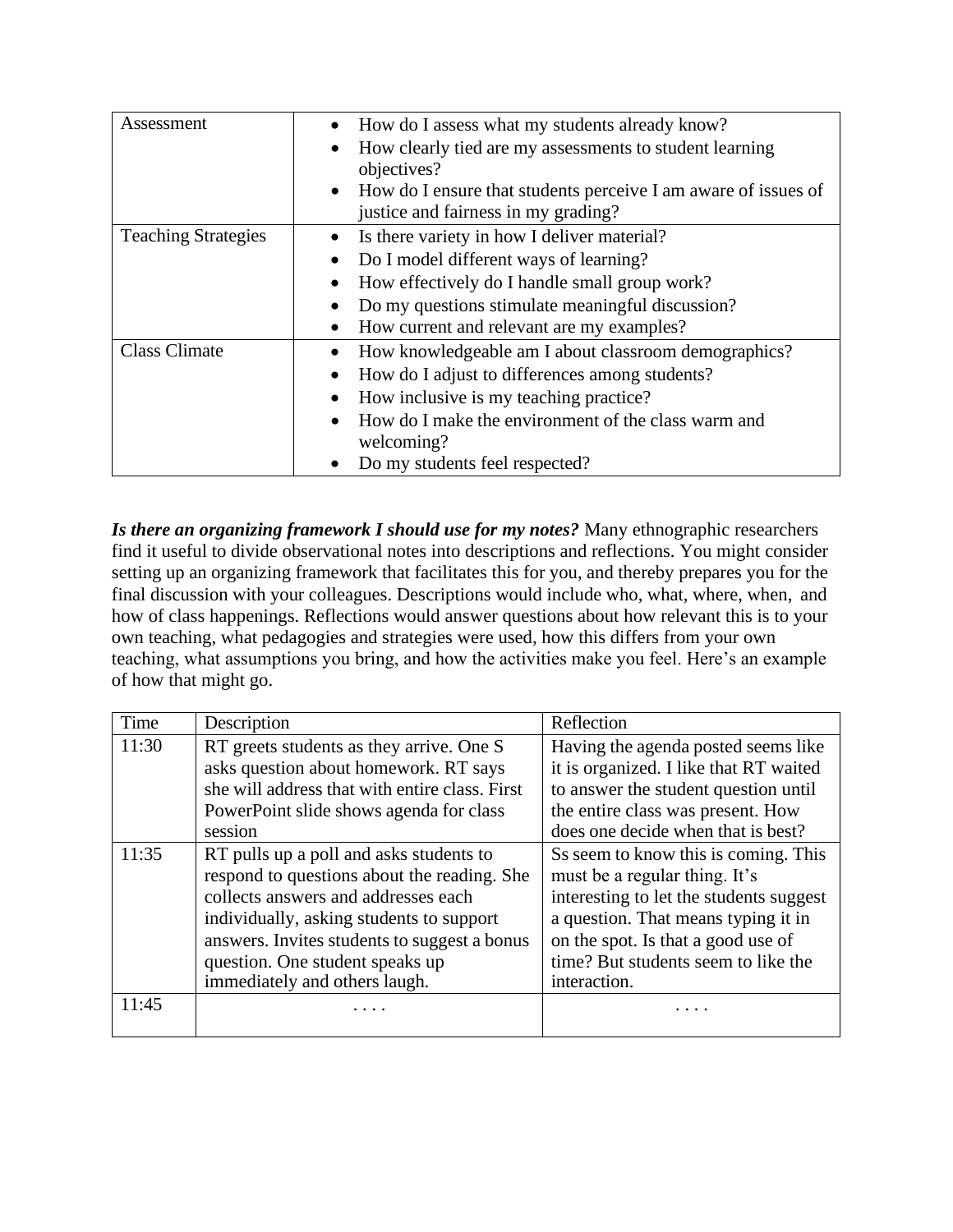# **Step 3: Class Visits**

Through mutual exchange of visits with Square partners, participants assume roles as both observer and observed, of teacher and student. They share the risks and reward of inviting colleagues into their classrooms. The following attitudes during observation will help the Teaching Squares function as designed:

- This is NOT an opportunity to improve someone else's teaching. Any hint of judgment can kill the climate.
- Enter each other's classrooms with respect for both the teacher and students in the class.
- Observers have no participatory role. You may greet the class if that seems appropriate; otherwise, you should remain silent and the teacher should not call on you for input.
- There is vulnerability in allowing people to come into one's class. Refrain from making any evaluative comments about what you see either within or outside of the Teaching Square, including with departmental colleagues, department chairs, or deans.
- As an observer, keep the focus on yourself and what you can learn from your colleague.

## **Step 4: Final Meeting**

It's important at the final meeting to continue to remember that Teaching Squares are focused on self-reflection.

*Where should we meet?* We advise if you're meeting face-to-face that you do it somewhere off campus, or at least not in an office. Don't hesitate to schedule your meeting over coffee or even a meal. This is colleague-time! Remember, the Faculty Center will reimburse you for up to \$50 in expenses. Enough for a latte and a pastry ©.

*What should we discuss?* This is the opportunity to consolidate your learning. Planning questions you'll discuss can help that happen. Here are some examples.

- What have you learned about your teaching philosophy from your classroom observations?
- What personal values and convictions do you bring to your teaching?
- How has the experience of being in the "learner" role impacted how you think about your teaching?
- What have you learned that is one of your teaching strengths?
- What aspects of your teaching would you wish to improve—and how might you do that?
- What surprised you about the experience? Were any of your assumptions challenged?
- What is one thing you learned that will make your own teaching more effective?

*Is this the end?* That's up to you. We're happy to facilitate another semester for your Teaching Square to continue, if you'd like, and of course you can continue to stay in touch with your colleagues informally. You are also welcome to reapply to be in another teaching square next semester, with a different set of colleagues.